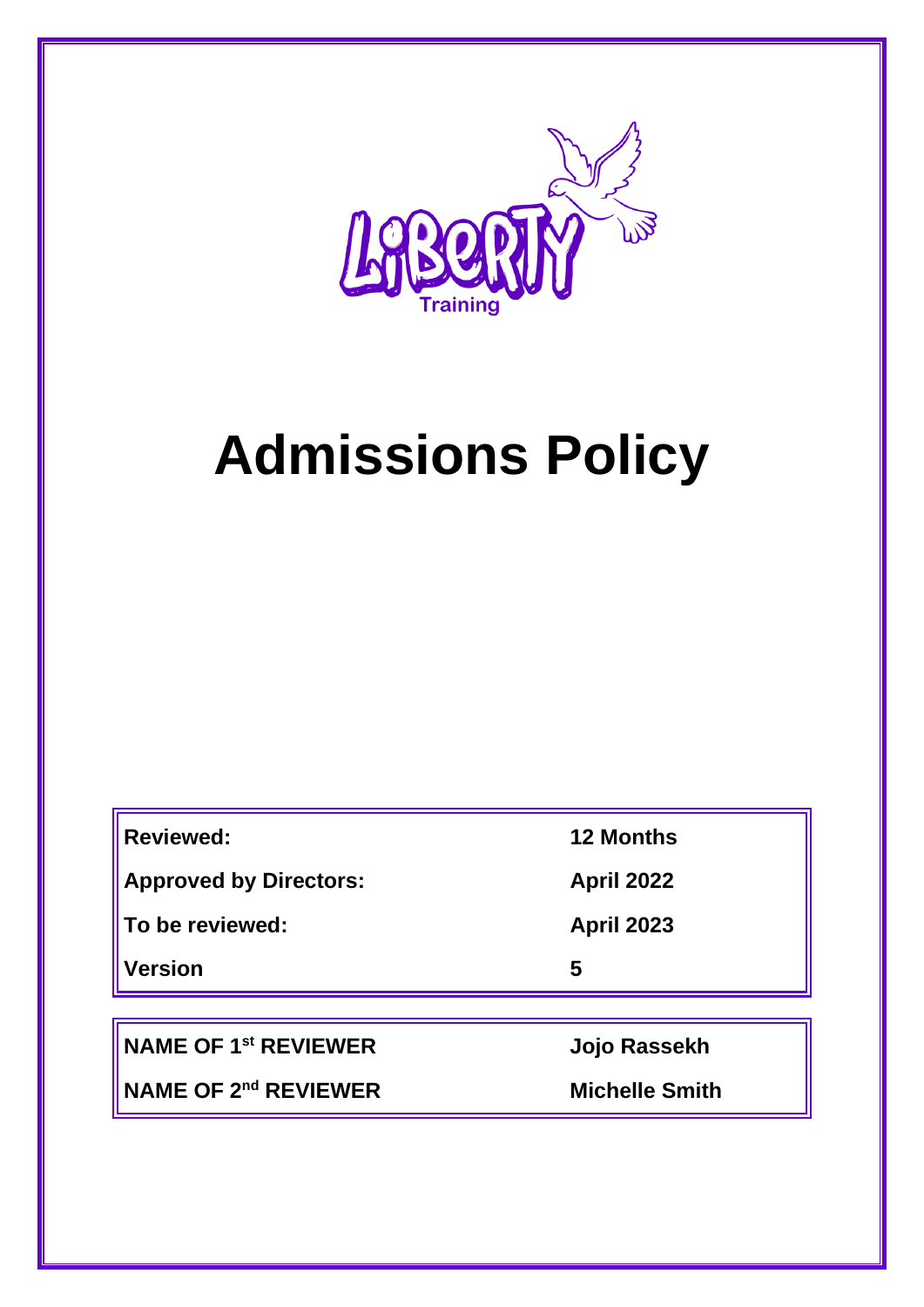## **Contents**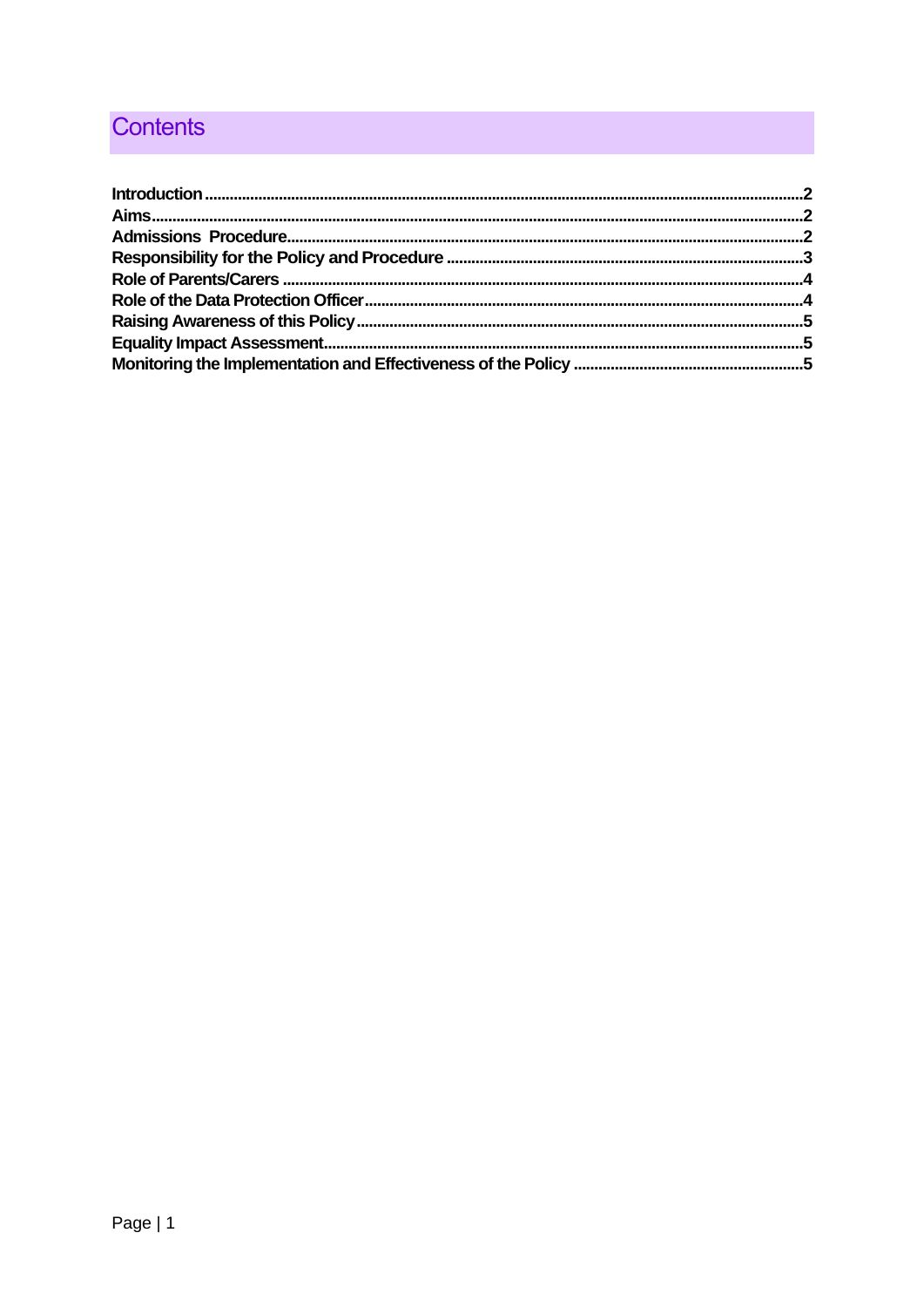## <span id="page-2-0"></span>**Introduction**

We believe this policy should be a working document that is fit for purpose, represents the college ethos, enables consistency and quality across the college.

We are aware that the General Data Protection Regulations (GDPR) has entirely replaced the previous Data Protection Act (DPA) making changes to many existing data protection rules and regulations that educational establishments adhered to under the DPA. The principal aim of the GDPR is to strengthen and unify the safety and security of all data held within an organisation.

Liberty Training focuses on working with young people aged 16-24. We understand that starting a new education provision can be a daunting experience. Using this policy, Liberty Training hopes to make this process as smooth as possible for all involved, ensuring learners receive the appropriate level of care to meet their individual needs.

We will consider all applications for admission as we are an inclusive college and will admit learners without reference to general ability or aptitude. We believe we operate a fair and equal admissions policy.

We will admit any young person with a statement of special educational needs that names this college providing we can meet their needs.

We as a college community have a commitment to promote equality. Therefore, an equality impact assessment has been undertaken and we believe this policy is in line with the Equality Act 2010.

We all have a responsibility to ensure equality permeates into all aspects of college life and that everyone is treated equally irrespective of age, disability, gender reassignment, marriage and civil partnership, pregnancy and maternity, race, religion or belief, sex and sexual orientation. We want everyone connected with this college to feel safe, secure, valued and of equal worth.

We acknowledge the findings of the Race Disparity Audit that clearly shows how people of different ethnicities are treated across the public services of health, education, employment and the criminal justice system.

The educational section of the audit that covers: differences by region; attainment and economic disadvantage; exclusions and abuse; and destinations, has a significant importance for the strategic planning of this college.

We believe it is essential that this policy clearly identifies and outlines the roles and responsibilities of all those involved in the procedures and arrangements that is connected with this policy.

#### <span id="page-2-1"></span>Aims

- To establish and maintain a fair and open admissions policy.
- To ensure compliance with all relevant legislation connected to this policy.
- To work with other colleges and the local authority to share good practice in order to improve this policy.

## <span id="page-2-2"></span>Admissions Procedure

Liberty Training do not have any admissions criteria, and operate a "first come, first served" basis. All learners will be accepted on to courses providing that the company can meet their needs.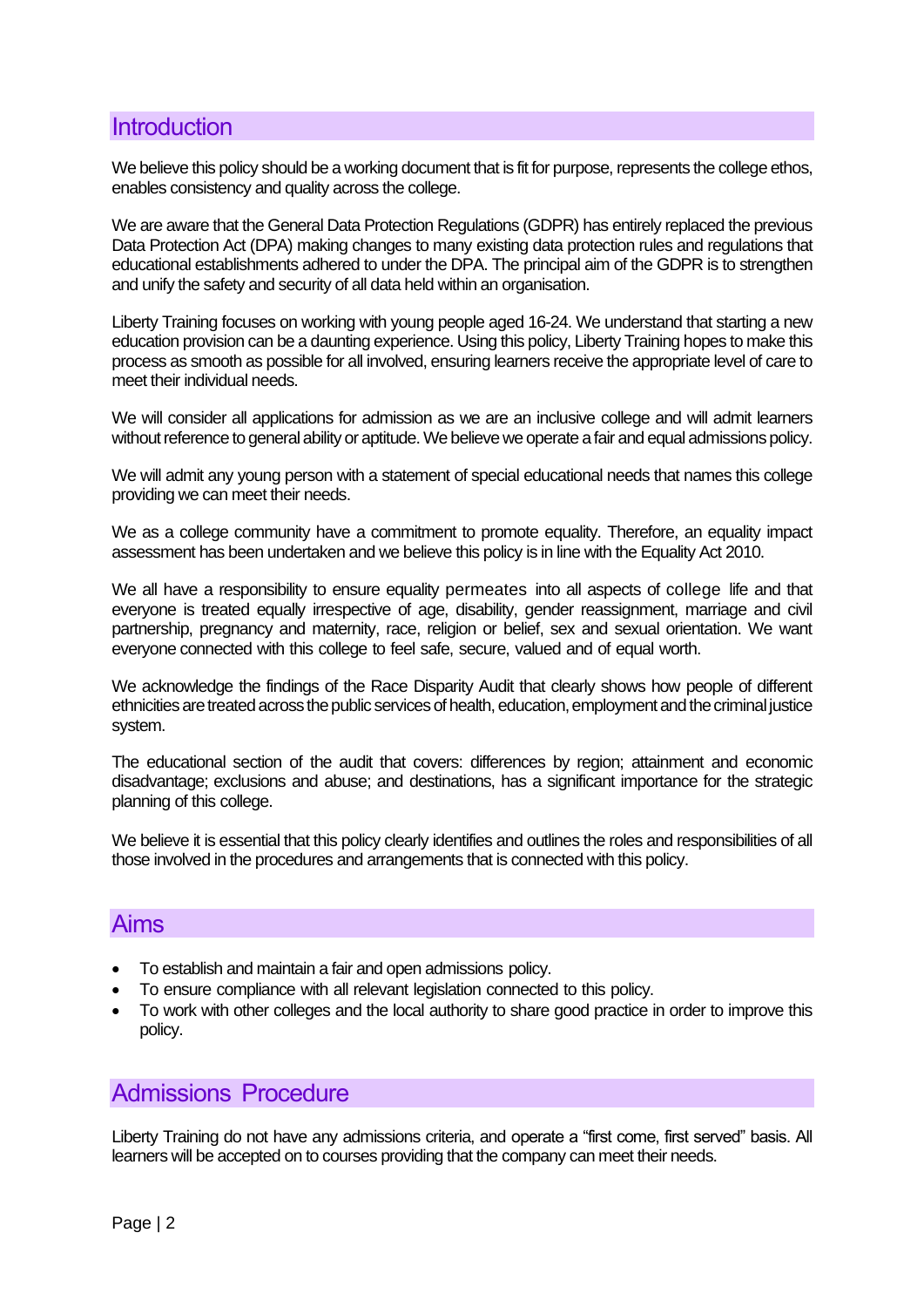When considering applications, Liberty Training will always give the highest priority to meeting both the needs of the learner who has applied and to those already offered a place on a course. We will make every effort to appropriately match any client to the most suitable and appropriate course and group or one to one provision. All applications will be dealt with promptly and efficiently.

Enquiries can be made either by phone, e-mail, via the website, or in person. Contact details will be taken, and an invitation will be made to attend the next available enrolment day. If referral to the course is made by a professional, they will be asked to fill in a referral form which will supplement the application form.

Potential learners will be invited to attend to an enrolment day. Learners will be shown around the venue and meet the tutors (where possible). Information will be given to the learner regarding the course content, dates and times. Learners will be asked to complete an application form and help will be given by the tutors to complete the application forms.

Learners will be notified within 28 days if they have been accepted onto the programme.

Risk Assessments should be completed prior to the start date and reviewed regularly thereafter.

## <span id="page-3-0"></span>Responsibility for the Policy and Procedure

#### **Role of the Directors**

The Directors, as the admissions authority, has:

- a duty to consider all applications to this college fairly and openly;
- delegated powers and responsibilities to the Senior Leadership Team to ensure all college personnel and visitors to the college are aware of and comply with this policy;
- responsibility for ensuring that the college complies with all equality's legislation;
- responsibility for ensuring funding is in place to support this policy;
- make effective use of relevant research and information to improve this policy;
- responsibility for ensuring this policy and all policies are maintained and updated regularly;
- attend training related to this policy;
- responsibility for ensuring all policies are made available to parents;
- the responsibility of involving the Youth Participation Group in:
	- − determining this policy with the Directors;
	- − discussing improvements to this policy during the college year;
	- − organising surveys to gauge the thoughts of all learners;
	- reviewing the effectiveness of this policy with the Directors.
- responsibility for the effective implementation, monitoring and evaluation of this policy.

## Role of the Senior Leadership Team

#### **The Senior Leadership Team in conjunction with the will:**

- report to the Directors every term;
- ensure all prospective parents are fully aware of the:
	- − admissions criteria;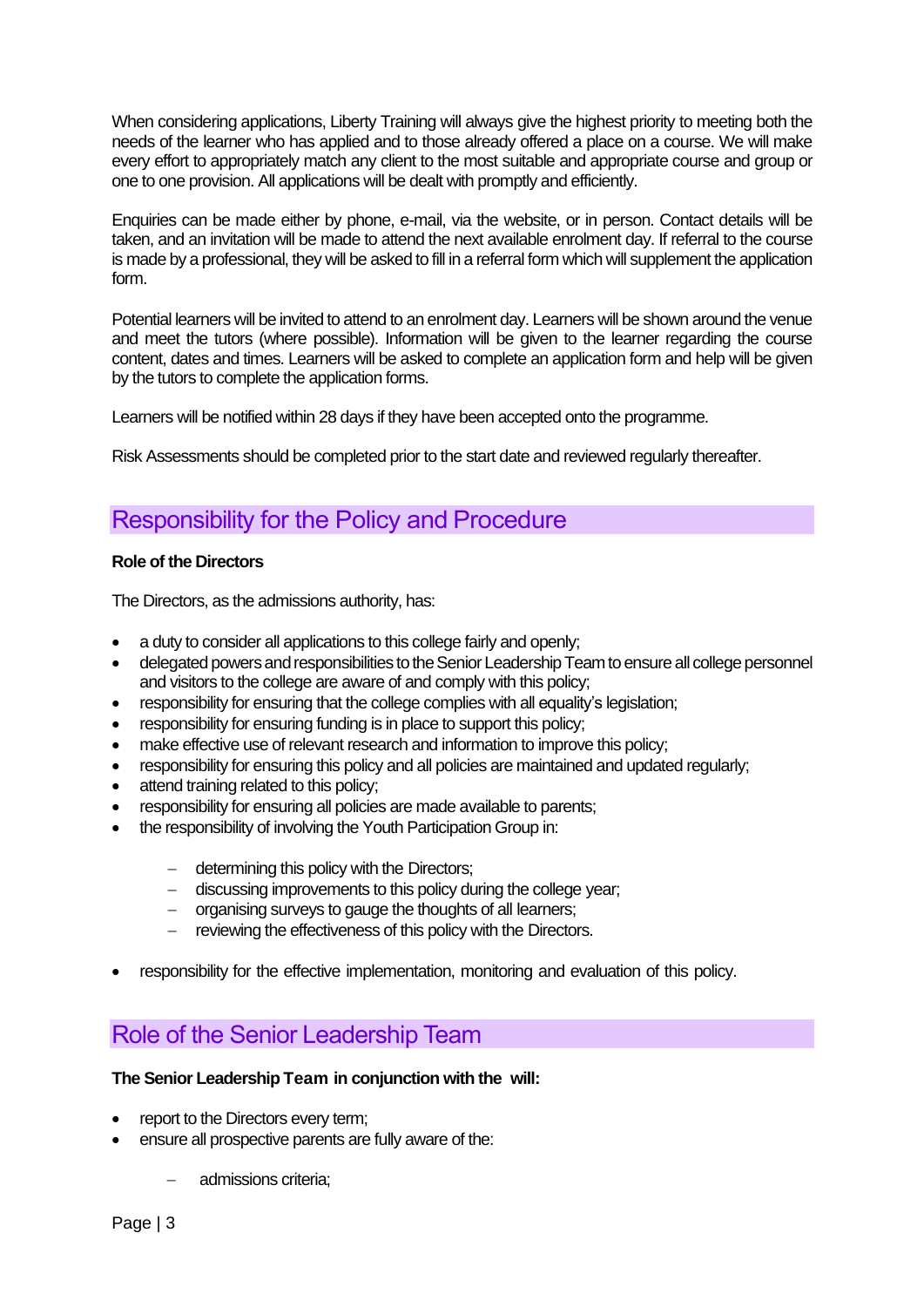- how to apply;
- appeal process;
- − role of the admissions committee.
- ensure that all applications are looked at fairly and openly:
- work closely with the Directors;
- provide leadership and vision in respect of equality;
- provide guidance, support and training to all staff;
- monitor the effectiveness of this policy by speaking with learners, college personnel and parents
- annually report to the Directors on the success and development of this policy.

## <span id="page-4-0"></span>Role of Parents/Carers

Parents/carers must:

- be aware of and comply with this policy;
- apply by using the appropriate application form;
- be aware of the deadline for admission applications;
- be aware of their right of appeal if their application is unsuccessful by following the procedure as set out in the letter received from the local authority/the college;
- when preparing for the appeal parents/carers may seek help from such agencies that support parents/carers by helping with:
	- − the letter of appeal
	- − understanding what happens at the appeal hearing
	- − how parents/carers can complain about the way the appeal was carried out.

## <span id="page-4-1"></span>Role of the Data Protection Officer

- The Data Protection Officer will:
- have expert knowledge of data protection law and practices;
- inform the college and college personnel about their obligations to comply with the GDPR and other data protection laws;
- ensure data management is strengthened and unified;
- monitor compliance with the GDPR and other data protection laws;
- manage internal data protection activities;
- ensure risk and impact assessments are conducted in accordance with ICO guidance;
- report data breaches within 72 hours;
- ensure individuals have greater control over their personal data;
- ensure that prior to the processing of an individual's data that:
	- − the process is in line with ICO guidance;
	- − the process is transparent;
	- − the individual will be notified;
	- − the notification is written in a form that is understandable to learners;
	- − when sharing an individual's data to a third party outside of college that details for the sharing are clearly defined within the notifications.
- share an individual's data where it is a legal requirement to provide such information;
- process all written subject access requests from individuals within 40 days of receiving them;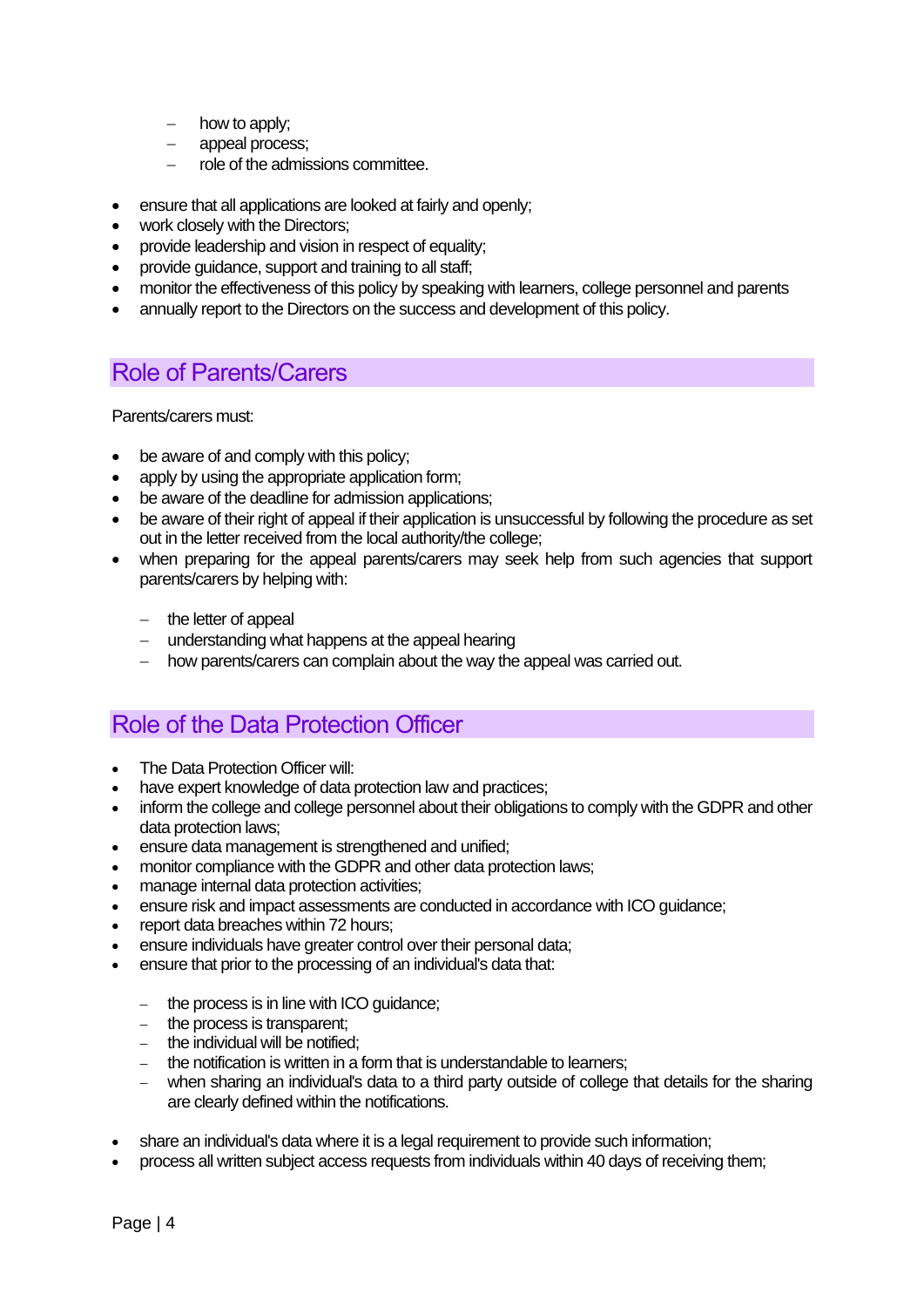- have in place a formal contract or service level agreement with a chosen data processor who is GDPR compliant;
- ensure the secure disposal of redundant data and IT hardware holding data in compliance with ICO guidance;
- train college personnel;
- conduct audits.
- be the first point of contact for supervisory authorities and for individuals whose data is processed;
- keep up to date documentation of all data protection activities.
- periodically report to the Headteacher and to the Directors;
- annually report to the Directors on the success and development of this policy.

### <span id="page-5-0"></span>Raising Awareness of this Policy

We will raise awareness of this policy via:

- the company website
- the staff policy folder
- meetings with parents such as introductory, transition and parent-teacher consultations
- promotional events
- meetings with staff
- Sharing with new college personnel
- Sharing with all college personnel when updated/amended
- Sharing on the CPOMS Library for ease of reference

## **Training**

Training will be provided by an accredited trainer for all members of the senior leadership team that deal with:

- All aspects of this policy
- **Admissions**
- Admission & Attendance Registers
- Equality
- **Inclusion**

## <span id="page-5-1"></span>Equality Impact Assessment

Under the Equality Act 2010 we have a duty not to discriminate against people based on their age, disability, gender, gender identity, pregnancy or maternity, race, religion or belief and sexual orientation.

This policy has been equality impact assessed and we believe that it is in line with the Equality Act 2010 as it is fair, it does not prioritise or disadvantage any learner and it helps to promote equality at this college.

## <span id="page-5-2"></span>Monitoring the Implementation and Effectiveness of the Policy

The practical application of this policy will be reviewed annually or when the need arises by the Directors.